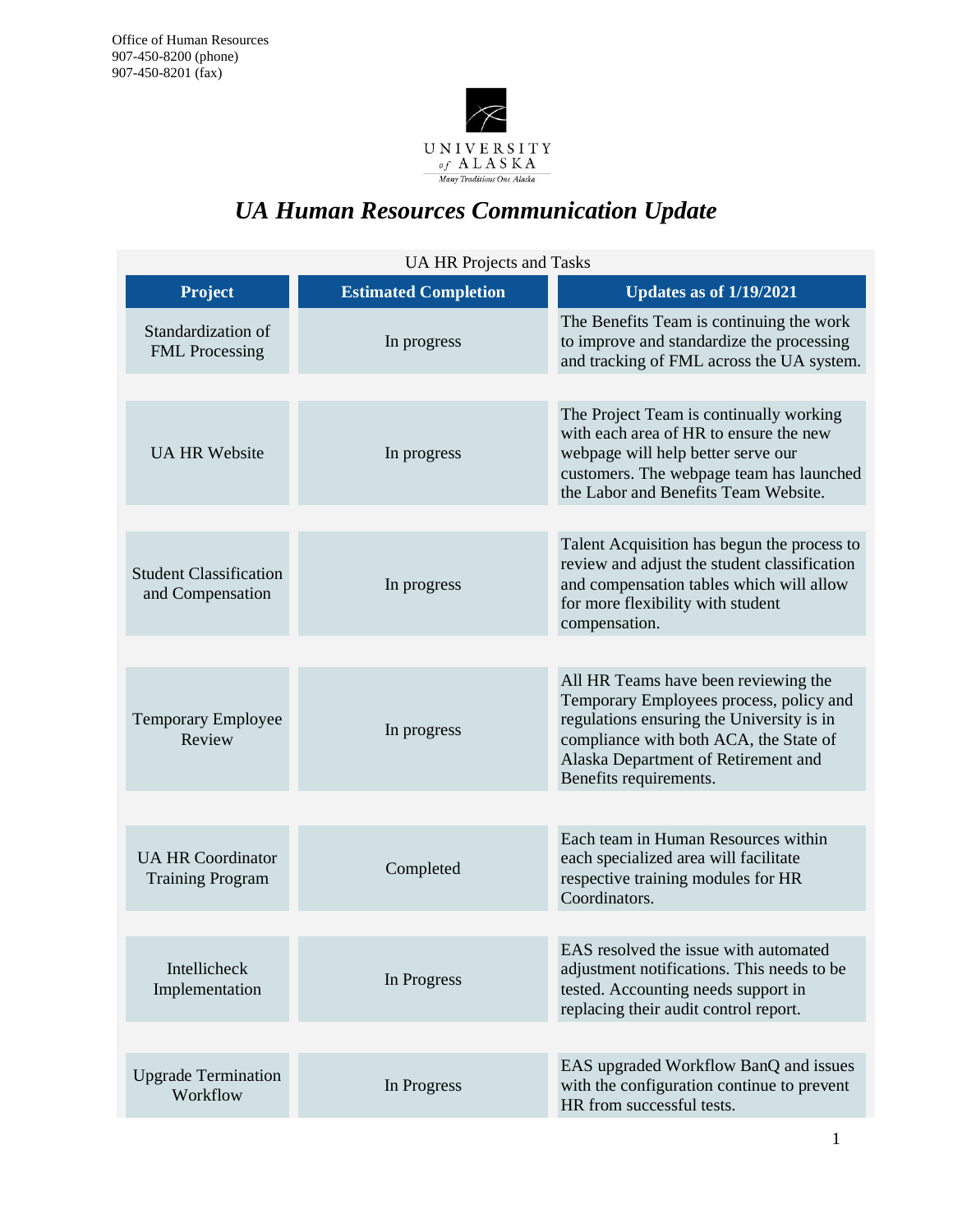

| Testing to<br>Decommission<br>Talkeetna                                               | No Date Provided for 2021 | OIT is configuring applications in non-<br>production environments and getting<br>hardware set up with the correct licensing.                                                                                                                                                                                             |
|---------------------------------------------------------------------------------------|---------------------------|---------------------------------------------------------------------------------------------------------------------------------------------------------------------------------------------------------------------------------------------------------------------------------------------------------------------------|
|                                                                                       |                           |                                                                                                                                                                                                                                                                                                                           |
| Testing HR's<br>Remaining 11 B9<br>admin pages to align<br>with current EAS<br>format | June 2021                 | Eight of HR's 15 custom / modified pages<br>are tested and approved. One new page was<br>migrated to production over the past month<br>with two new pages being tested over the<br>next two weeks.                                                                                                                        |
|                                                                                       |                           |                                                                                                                                                                                                                                                                                                                           |
| <b>ACA</b> Reporting                                                                  | March 2021                | EAS applied necessary upgrades affecting<br>the 1095-C format. A new test file was sent<br>to DCO to print so we can confirm the data<br>and format is correct. Error checking in<br>production started. The deadline is 2/24/21<br>to send the final file to DCO to print, seal<br>and mail to all covered UA employees. |
|                                                                                       |                           |                                                                                                                                                                                                                                                                                                                           |
| Post-COVID<br>Workplace                                                               | <b>Fall 2021</b>          | A cross-functional, cross-campus team is<br>developing the framework for the post-<br>COVID workplace.                                                                                                                                                                                                                    |

Human Resources is making improvements to the HR System, benefits, and procedures to better serve employees. This is an update on projects currently in progress. Our projects are a team effort. As we improve our processes, we communicate with those directly impacted throughout the system.

# *Process Improvement Projects and Tasks*

### **Standardization of FML processing**

The Employee Transitions and Benefits team is continuing the work to improve and standardize the processing and tracking of Family Medical Leave across the UA system. This includes assessing current processes, establishing common tracking methods and new streamlined processes to implement new tools to collect and manage FML requests efficiently and securely.

Update as of 9/24/2020: The team is continuing to manage the Emergency Family and Medical Leave Expansion Act (EFMLEA) leave with the FML process. The request form has been created in NextGen with validation being done by staff from general counsel and the President's Office. Additional data fields have been requested for the portal, and the HR Systems Team is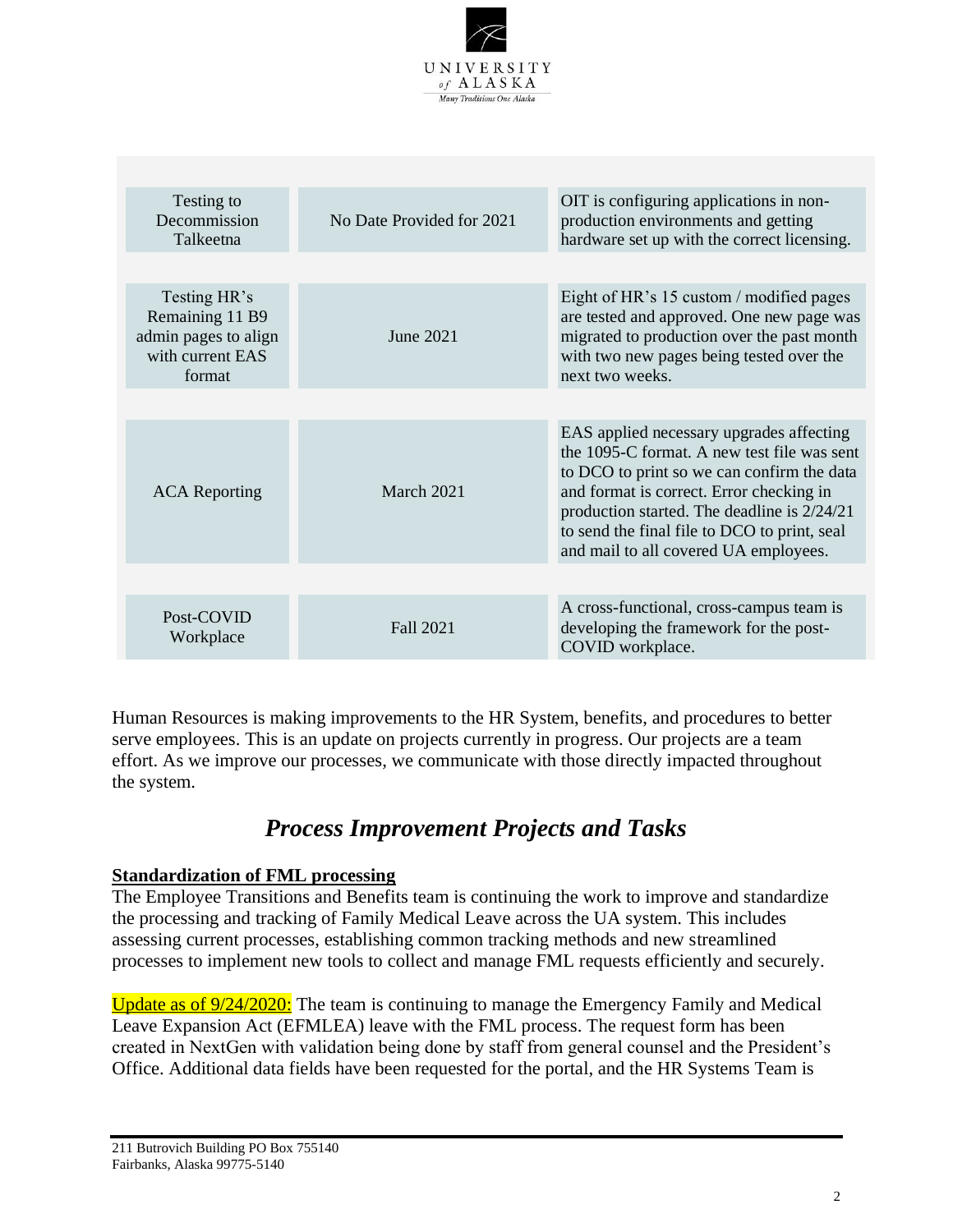

working on that request. The next step will be to complete the functional testing of the FML portal prior to full implementation.

# **UA HR Website**

A project plan is in place to develop one UA HR webpage. The Project Team has been assembled and have been meeting weekly. The team is continually working with each area of HR to ensure the new webpage will help better serve the customers.

Update as of  $10/29/2020$ : The Project Team has met with all directors. The Benefits and Labor and Employee Engagement page have gone live. The Talent Acquisition and the HR Coordinator page has the structure built and is working on adding content. OIT is assisting HR with the development of the website.

#### **Student Classification and Compensation**

Talent Acquisition has begun the process to review and adjust the student classification and compensation tables. This will allow the university to have more flexibility in being able to adjust for changes to minimum wage and review how many student classifications are needed.

Update as of 02/05/2021: The work team has scoped the project and is currently determining the correct number of student grades. Additionally, they are determining what a competitive wage for students would look like and how to benchmark it. With possible federal changes to minimum wage through 2025, the team is looking at impacts to the current project, and redrafting the proposal.

### **Temporary Employee Review**

Talent Acquisition in conjunction with Operations, Employee Transitions and Benefits, and Customer Service, are reviewing Temporary Employees' processes, policies and regulations. This will allow the University to be in better compliance with both ACA and The State of Alaska Department of Retirement and Benefits requirements.

Update as of 02/05/2021: The Temp Work Team has reviewed requirements and is currently drafting a proposal for stakeholders to review.

### **Faculty Hiring Process Improvement**

Talent Acquisition has begun the process to review and adjust the faculty hiring process within myUA. This will allow all MAUs to use a singular process and singular language to hire staff. It will also reduce some of the current statuses being used within myUA.

Update as of 02/05/2021: The work team has reviewed requirements and is working on language and statuses within myUA.

#### **Post-COVID Workplace Project**

HR is leading a cross-functional, cross-campus team to research and identify the University of Alaska workplace after the COVID pandemic.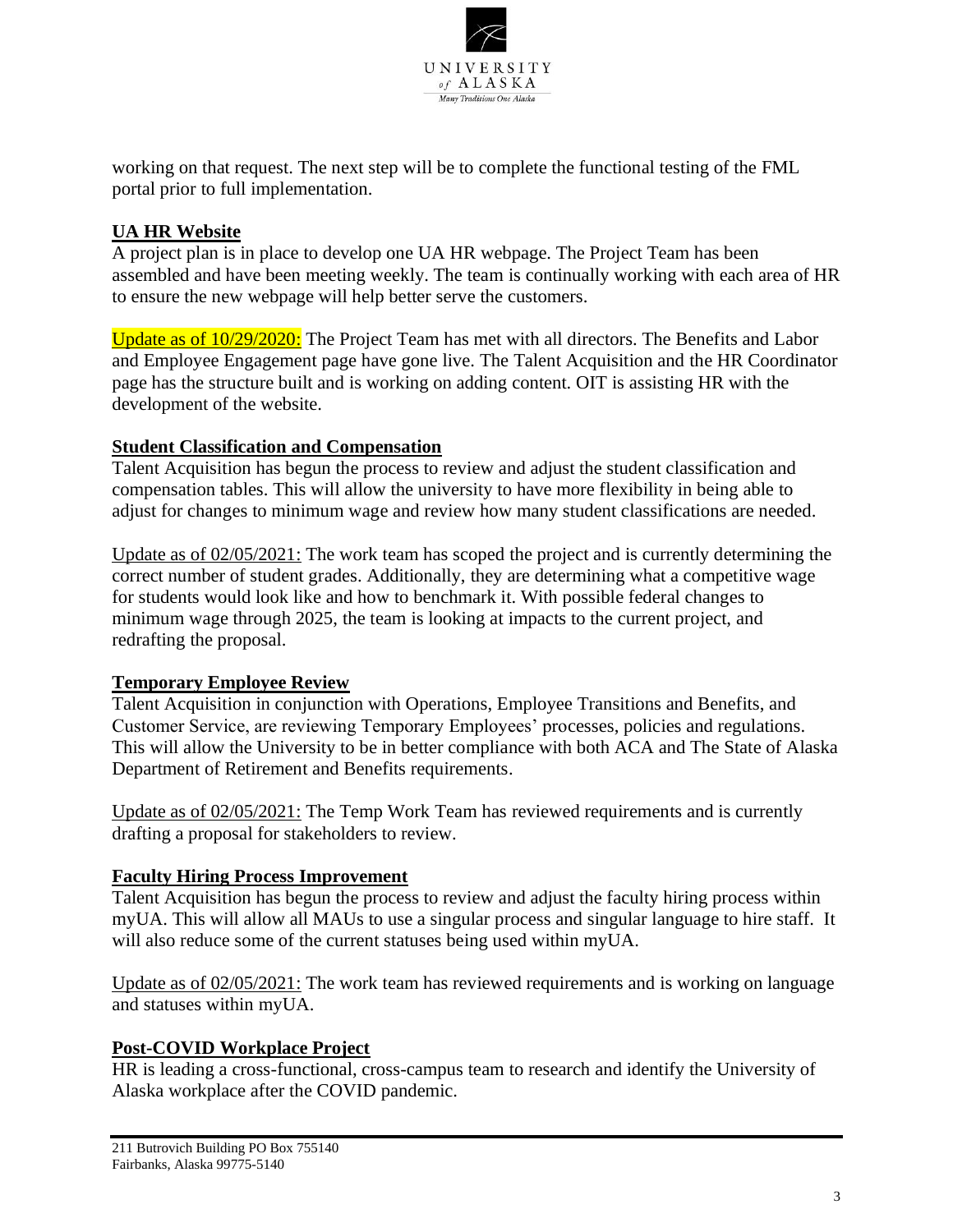

Update as of 02/08/2021: The project team have been organized and will be starting weekly meetings in mid-February. Currently, interviews are happening with the President and campus Chancellors to identify their needs and requirements.

# *Required Projects and Tasks*

### **Intellicheck Implementation**

HR Accounting, Data Center Operations, EAS and HR Information Systems (HRIS) are working together to implement a new check printing software.

*Update as of 2/9/2021:* Accounting is in the process of confirming the new test print check format. The automated adjustment run needs to be tested with associated email notifications. Up next is for Accounting to look into a replacement for their Audit Control Report.

### **Testing HR's 11 Remaining B9 Admin Pages for Format Alignment with the Rest of UA**

HR was the first functional area to test B9 transformed pages and because of this, the format they were delivered in is not the same as all of the other B9 pages used today by other functional areas. EAS requested that HR retest all of their B9 administrative pages a second time to bring them in alignment with the more recently delivered B9 administrative pages allowing EAS to support each page into the future

*Update as of 2/9/2021:* Eight of HR's 15 custom / modified pages are tested and approved. Two more pages are in the process of being tested, currently.

# **Testing to Decommission Talkeetna**

OIT needs to migrate Banner and other dependent applications off of the unsupported Talkeetna cluster to new and supported hardware before the end of 2020. HR will need to test all of their operational functions that are part of this migration.

*Update as of 2/9/2021:* Regular updates are now being provided by the OIT Project Manager. OIT's architecture diagram is complete and licensing for hardware used in the development environment was applied. Applications are now being configured in the development environment. Once the development environment is ready, the test environment will then be configured and at that point HR can begin testing necessary processes.

### **Upgrade Termination Workflow**

Termination Workflow was upgraded 11/14/20 - 11/15/20. HR must test the process from start to finish before the upgrade can be applied to BanP.

*Update as of 2/9/2021:* Issues were uncovered after the upgrade preventing HR from completing successful tests. EAS is in the process of troubleshooting everything from hardware restarts to configuration. The Ellucian contracted Database Administrator was placed on a different project